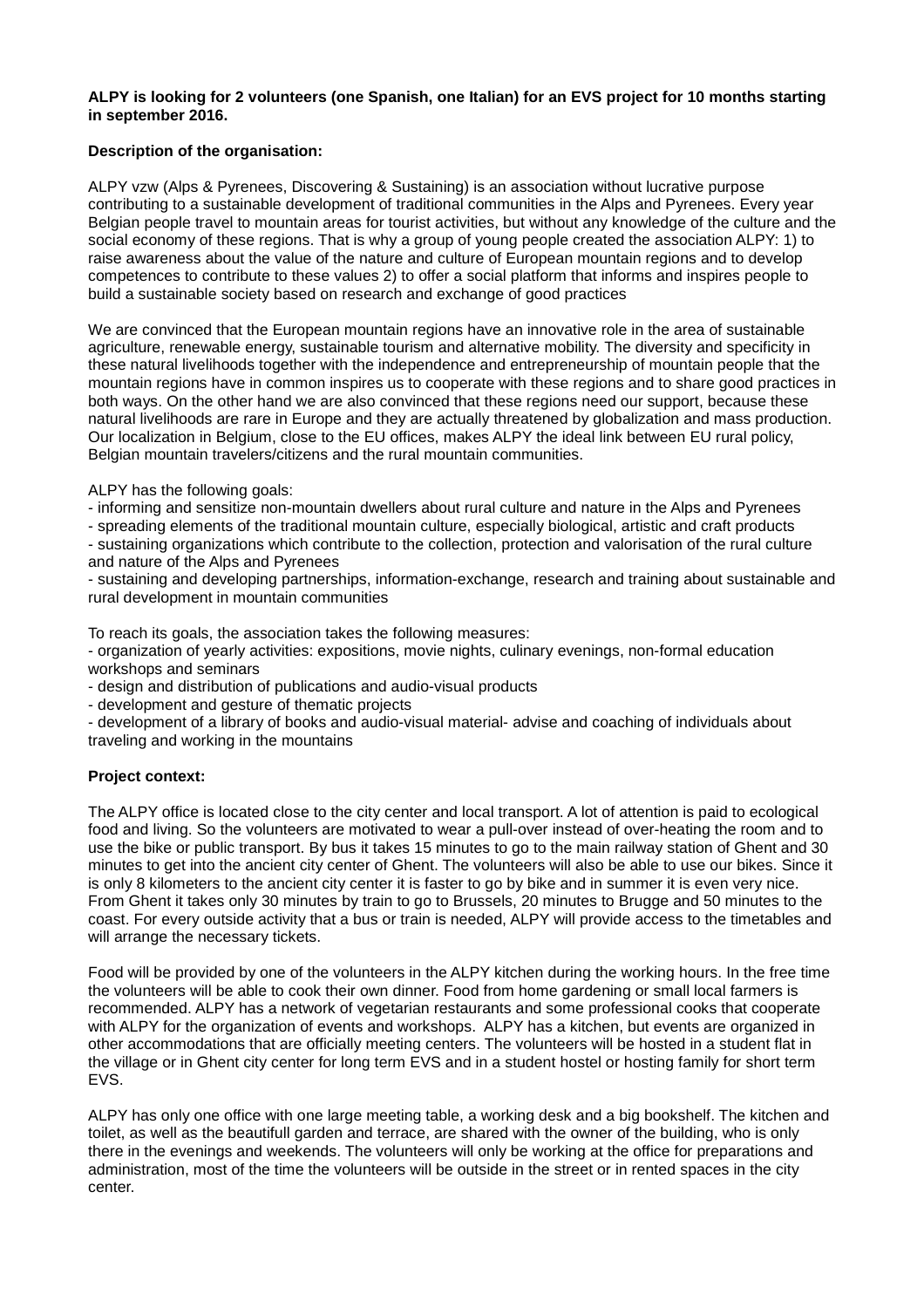### **Project summary:**

"Moving mountains for a sustainable society!" is a long term EVS project that will take place in Belgium, and involves 1 volunteer of Spain and 1 volunteer of Italy.

The common motivation is to increase awareness and knowledge about sustainable development practices and policies of the several European societies, to develop new platforms for exchange of good practices, to explore the possibilities of involving youngsters in green entrepreneurship, and to train and motivate youngsters into ambassadors of green lifestyles.

### **Activities for the EVS volunteer:**

The volunteer will work maximum 36 hours, maximum 5 days a week. Work at the office will be between 8h and 18h. Work on events will be in the evenings or in the weekends, compensation for this weekend and evening-work is provided. Each Friday a schedule will be made for the next week, in consultation with the other team members. This EVS project consists of many various activities and different learning approaches and is very flexible for volunteers' learning needs so that is why each volunteer can gain many competences. There will also be a good balance between outdoor activities and office work, and between individual work and team-building.

Work in the ALPY office: preparation of a personal project and support of the staff and other volunteers in the current sensitization campaigns, projects and daily work, communications and networking. Volunteers will increase their knowledge and practice skills like gathering and analyzing information, cooperating with organizations from several different countries, working in different languages, organizing events, developing publications, updating website, etc.

Work outside the office: realization of the personal project; support of the staff and other volunteers during workshops, lectures and information-markets; meetings with partners; observation of good practices; participation in trainings, workshops and seminars; active face to face actions in student areas. Volunteers will increase their learning methods, self-employment and entrepreneurial skills and practice communication skills, intercultural interactions and project-management.

These are daily activities that we will propose:

- Support of the staff and other volunteers in the current sensitization campaigns, projects and daily work: Assistance in the planned events, lectures and film evenings, Updating the library and themeboxes, Support in the preparation of an Erasmus+ Training,...
- Communication in cooperation with the responsible person for communications (Séverine), with the responsible person for graphic design and ICT (Helen) and with the ALPY-translators: Following and summarizing news and research results, Translating news-articles, Writing newsletters, reports and agreements, Following-up Social Media, Updating and editing on social media and the ALPY website, Making promotional material such as leaflets and posters,Organization of meetings with the other (Erasmus+) volunteers
- Network building: Updating the address list, Sustaining the actual partnerships and the Erasmus+ network, Exploration and development of new partnerships, Sharing good practices, Assistance in fund raising and memberships
- Creation and Innovation: Development of a personal project, workshop or research choosing one of this topics: Ecological Farming, Sustainable Architecture, Renewable Energy, Sustainable Tourism, Alternative Mobility, Nature and Art/Culture/Heritage. Development of new actions in student areas. Development of new sensitization material, films and expositions. Improving information and good practices exchange with the partners. Development of new Erasmus+ actions
- Training and Language Classes: 1 week on-arrival training, 2 teambuilding weekends, 1 week midterm evaluation and outside team-building activity, 1 week end-term evaluation, every week minimum 3 hours language classes and 3 hours citizenship/intercultural activity, every week minimum 3 hours practical workshops (art/sport/agriculture) and minimum 3 hours thematic training depending on the needs of the volunteer (project management, ICT, graphic design, writing, CVtraining, technical or practical workshops, seminars related to sustainable development,..)
- Personal reflections, evaluations and meetings with the mentor and with other volunteers and partners

All these various activities will enable the volunteer in different ways to raise their environmental awareness and to inform other young people about sustainable development and the way we can all contribute to it.